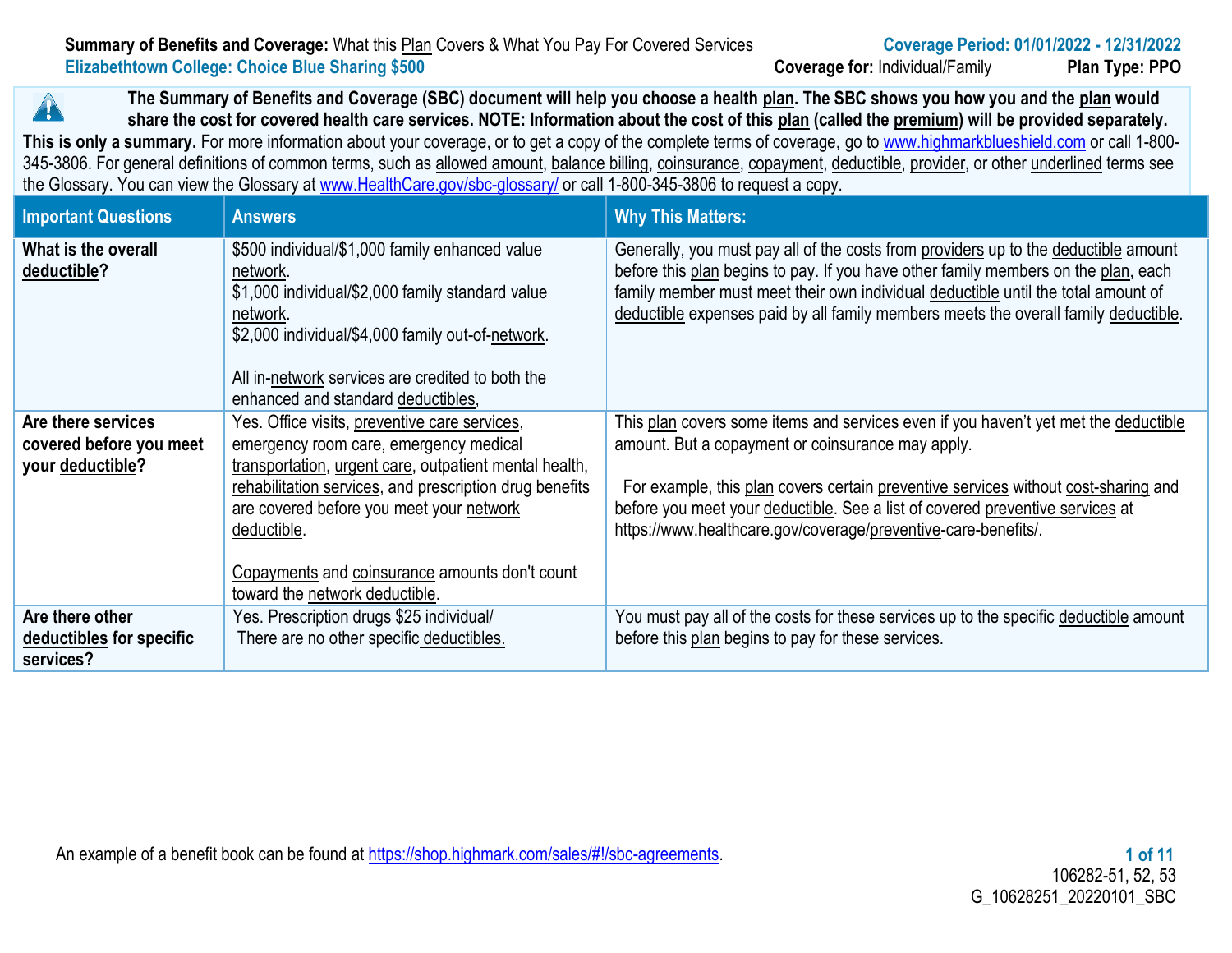| What is the out-of-pocket<br>limit for this plan?   | \$0 individual/\$0 family enhanced value network.<br>\$500 individual/\$1,000 family standard value network.<br>All in-network services are credited to both the<br>standard and the enhanced out-of-pocket limits.<br>Up to a total maximum out-of-pocket of \$8,700<br>individual/\$17,400 family, combined enhanced and<br>standard value total maximum out-of-pocket. | The out-of-pocket limit is the most you could pay in a year for covered services. If you<br>have other family members in this plan, they have to meet their own out-of-pocket<br>limits until the overall family out-of-pocket limit has been met.                                                                                                                                                                                                                                                    |
|-----------------------------------------------------|---------------------------------------------------------------------------------------------------------------------------------------------------------------------------------------------------------------------------------------------------------------------------------------------------------------------------------------------------------------------------|-------------------------------------------------------------------------------------------------------------------------------------------------------------------------------------------------------------------------------------------------------------------------------------------------------------------------------------------------------------------------------------------------------------------------------------------------------------------------------------------------------|
| What is not included in<br>the out-of-pocket limit? | Network: Premiums, balance-billed charges, and<br>health care this plan doesn't cover do not apply to<br>your total maximum out-of-pocket.                                                                                                                                                                                                                                | Even though you pay these expenses, they don't count toward the out-of-pocket limit.                                                                                                                                                                                                                                                                                                                                                                                                                  |
| Will you pay less if you<br>use a network provider? | Yes. See www.highmarkblueshield.com or call<br>1-800-345-3806 for a list of network providers.                                                                                                                                                                                                                                                                            | You pay the least if you use a provider in Enhanced Network. You pay more if you use<br>a provider in Standard Network. You will pay the most if you use an out-of-network<br>provider, and you might receive a bill from a provider for the difference between the<br>provider's charge and what your plan pays (balance billing).<br>Be aware your network provider might use an out-of-network provider for some<br>services (such as lab work). Check with your provider before you get services. |
| Do you need a referral to<br>see a specialist?      | No.                                                                                                                                                                                                                                                                                                                                                                       | You can see the specialist you choose without a referral.                                                                                                                                                                                                                                                                                                                                                                                                                                             |



All **copayment** and **coinsurance** costs shown in this chart are after your overall **deductible** has been met, if a **deductible** applies.

| <b>Common Medical</b><br><b>Event</b>              | <b>Services You May Need</b>                        | <b>Enhanced Network</b><br><b>Provider (You will</b><br>pay the least) | <b>Standard Network</b><br><b>Provider</b>        | <b>Out-of-Network</b><br><b>Provider (You will</b><br>pay the most) | Limitations, Exceptions, &<br><b>Other Important Information</b>                                            |
|----------------------------------------------------|-----------------------------------------------------|------------------------------------------------------------------------|---------------------------------------------------|---------------------------------------------------------------------|-------------------------------------------------------------------------------------------------------------|
| If you visit a<br>health care<br>provider's office | Primary care visit to treat an<br>injury or illness | \$20 copay/visit<br>Deductible does not<br>apply.                      | \$40 copay/visit<br>Deductible does not<br>apply. | 40% coinsurance                                                     | You may have to pay for services<br>that aren't preventive. Ask your<br>provider if the services needed are |
| or clinic                                          | Specialist visit                                    | \$30 copay/visit<br>Deductible does not<br>apply.                      | \$60 copay/visit<br>Deductible does not<br>apply. | 40% coinsurance                                                     | preventive. Then check what your<br>plan will pay for.                                                      |
|                                                    | Preventive<br>care/screening/immunization           | No charge<br>Deductible does not<br>apply.                             | No charge<br>Deductible does not<br>apply.        | 40% coinsurance                                                     | Please refer to your preventive<br>schedule for additional<br>information.                                  |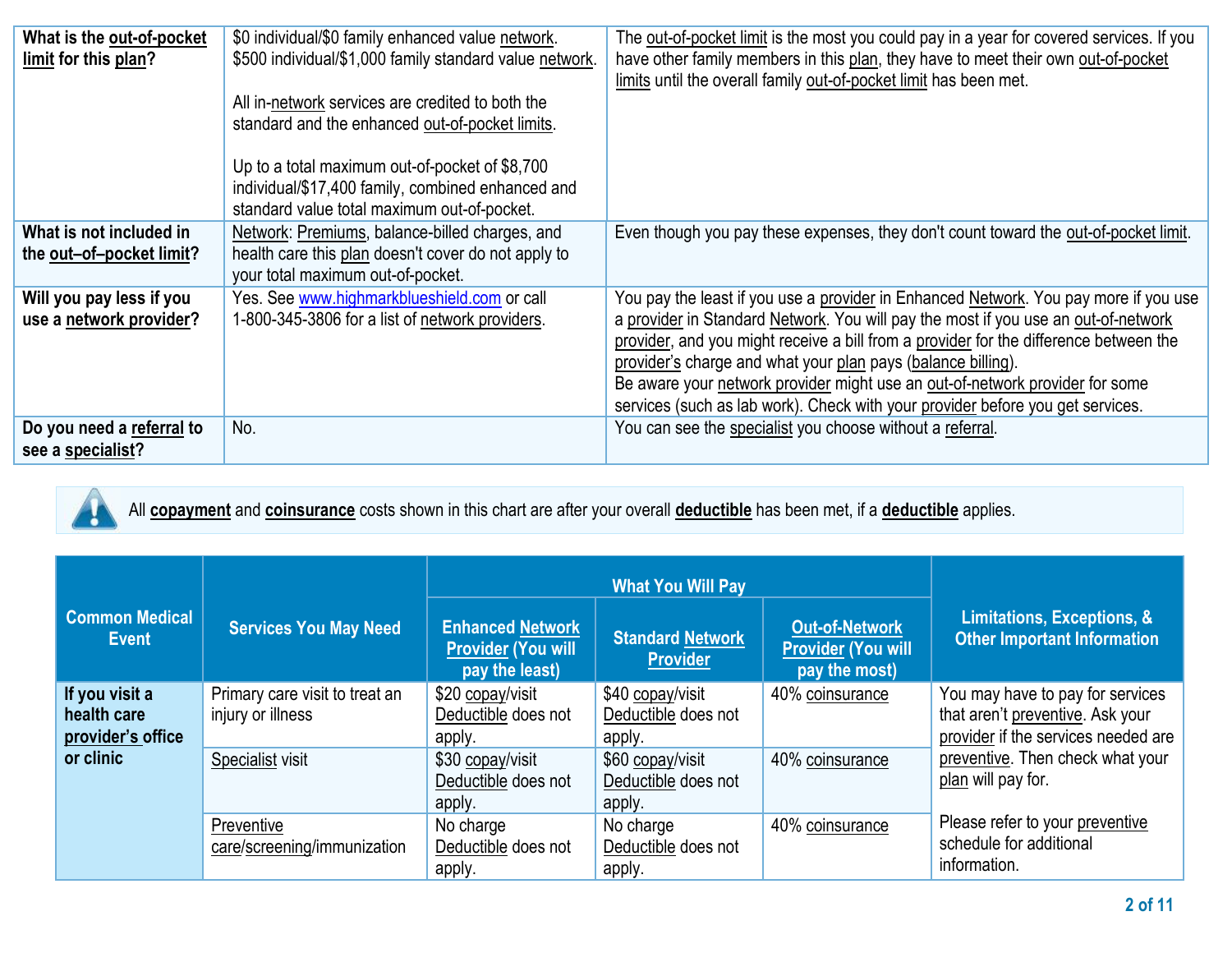| <b>Common Medical</b><br><b>Event</b>                                                       | <b>Services You May Need</b>                      | <b>Enhanced Network</b><br><b>Provider (You will</b><br>pay the least)                                                                           | <b>Standard Network</b><br><b>Provider</b>                                                                                                       | Out-of-Network<br><b>Provider (You will</b><br>pay the most) | <b>Limitations, Exceptions, &amp;</b><br><b>Other Important Information</b>                                             |
|---------------------------------------------------------------------------------------------|---------------------------------------------------|--------------------------------------------------------------------------------------------------------------------------------------------------|--------------------------------------------------------------------------------------------------------------------------------------------------|--------------------------------------------------------------|-------------------------------------------------------------------------------------------------------------------------|
| If you have a test                                                                          | Diagnostic test (x-ray, blood<br>work)            | No charge                                                                                                                                        | 20% coinsurance                                                                                                                                  | 40% coinsurance                                              | Precertification may be required.                                                                                       |
|                                                                                             | Imaging (CT/PET scans,<br>MRI <sub>s</sub> )      | No charge                                                                                                                                        | 20% coinsurance                                                                                                                                  | 40% coinsurance                                              | Precertification may be required.                                                                                       |
| If you need drugs<br>to treat your<br>illness or<br>condition<br>More information           | Generic drugs                                     | 25% coinsurance/<br>prescription<br>(retail)<br>\$25<br>copay/prescription<br>(mail order)                                                       | 25% coinsurance/<br>prescription<br>(retail)<br>\$25<br>copay/prescription<br>(mail order)                                                       | Not covered                                                  | Up to 30-day supply retail<br>pharmacy.<br>Up to 90-day supply maintenance<br>prescription drugs through mail<br>order. |
| about<br>prescription drug<br>coverage is<br>available at<br>www.highmarkblue<br>shield.com | Formulary Brand drugs                             | 25% coinsurance/<br>prescription<br>(retail)<br>\$75<br>copay/prescription<br>(mail order)                                                       | 25% coinsurance/<br>prescription<br>(retail)<br>\$75<br>copay/prescription<br>(mail order)                                                       | Not covered                                                  | Deductible does not apply to in-<br>network drugs.                                                                      |
|                                                                                             | Non-Formulary Brand drugs                         | 45% coinsurance/<br>prescription<br>(retail)<br>\$125<br>copay/prescription<br>(mail order)                                                      | 45% coinsurance/<br>prescription<br>(retail)<br>\$125<br>copay/prescription<br>(mail order)                                                      | Not covered                                                  |                                                                                                                         |
|                                                                                             | <b>Specialty drugs</b>                            | 25% coinsurance with<br>a \$150 maximum/<br>prescription<br>(retail)<br>25% coinsurance with<br>a \$150 maximum/<br>prescription<br>(mail order) | 25% coinsurance with<br>a \$150 maximum/<br>prescription<br>(retail)<br>25% coinsurance with<br>a \$150 maximum/<br>prescription<br>(mail order) | Not covered                                                  | Up to 31-day supply specialty<br>drugs.                                                                                 |
| If you have<br>outpatient                                                                   | Facility fee (e.g., ambulatory<br>surgery center) | No charge                                                                                                                                        | 20% coinsurance                                                                                                                                  | 40% coinsurance                                              | Precertification may be required.                                                                                       |
| surgery                                                                                     | Physician/surgeon fees                            | No charge                                                                                                                                        | 20% coinsurance                                                                                                                                  | 40% coinsurance                                              | Precertification may be required.                                                                                       |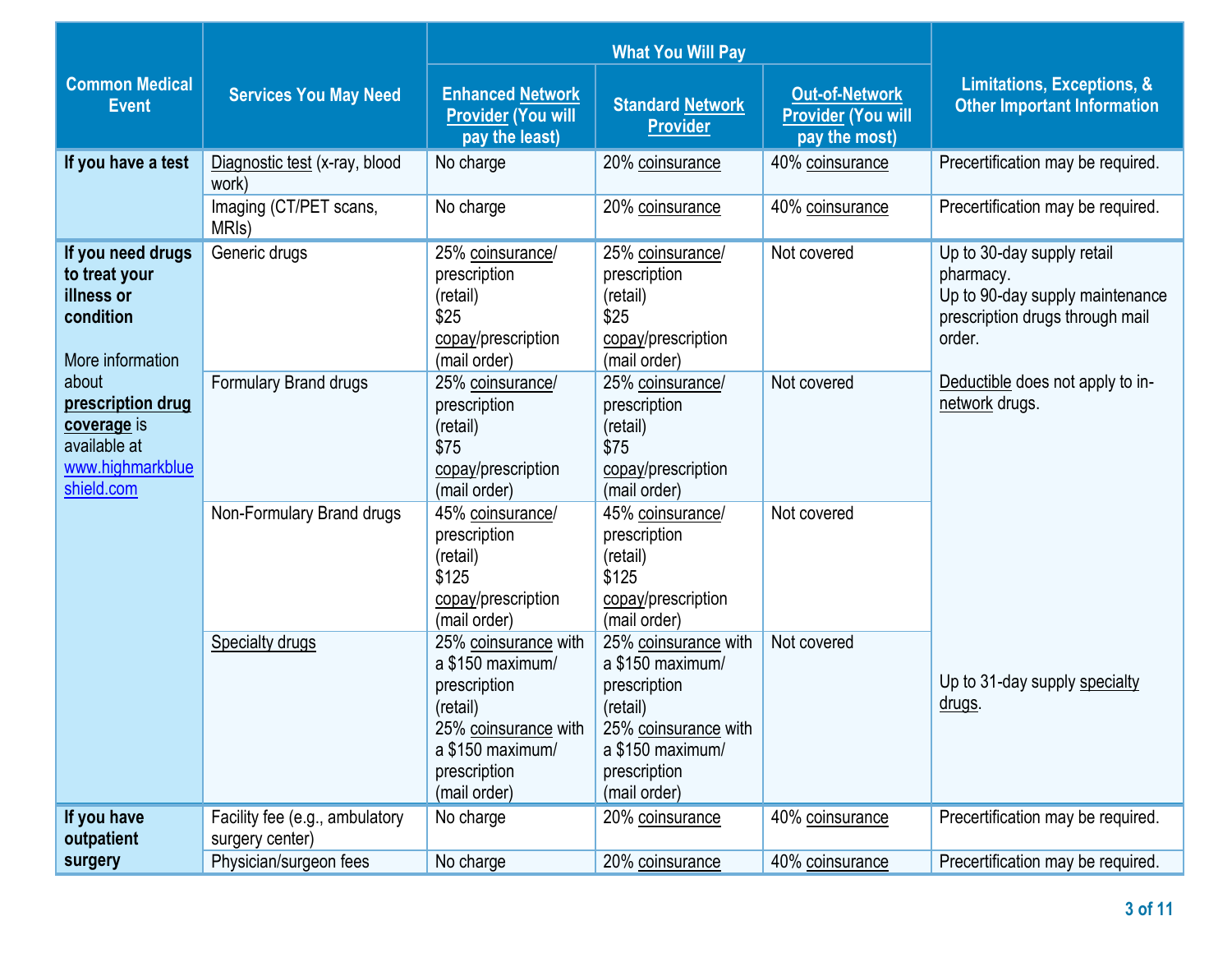| <b>Common Medical</b><br><b>Event</b>               | <b>Services You May Need</b>                 | <b>Enhanced Network</b><br><b>Provider (You will</b><br>pay the least) | <b>Standard Network</b><br><b>Provider</b>         | <b>Out-of-Network</b><br><b>Provider (You will</b><br>pay the most) | Limitations, Exceptions, &<br><b>Other Important Information</b>                                                           |  |
|-----------------------------------------------------|----------------------------------------------|------------------------------------------------------------------------|----------------------------------------------------|---------------------------------------------------------------------|----------------------------------------------------------------------------------------------------------------------------|--|
| If you need<br>immediate<br>medical attention       | Emergency room care                          | \$100 copay/visit<br>Deductible does not<br>apply.                     | \$100 copay/visit<br>Deductible does not<br>apply. | \$100 copay/visit<br>Deductible does not<br>apply.                  | Copay waived if admitted as an<br>inpatient.                                                                               |  |
|                                                     | <b>Emergency medical</b><br>transportation   | No charge<br>Deductible does not<br>apply.                             | No charge<br>Deductible does not<br>apply.         | No charge<br>Deductible does not<br>apply.                          | $-$ none $-$ --------                                                                                                      |  |
|                                                     | Urgent care                                  | \$50 copay/visit<br>Deductible does not<br>apply.                      | \$100 copay/visit<br>Deductible does not<br>apply. | 40% coinsurance                                                     | $-$ none $-$ -------                                                                                                       |  |
| If you have a<br>hospital stay                      | Facility fees (e.g., hospital<br>room)       | No charge                                                              | 20% coinsurance                                    | 50% coinsurance                                                     | Precertification may be required.                                                                                          |  |
|                                                     | Physician/surgeon fees                       | No charge                                                              | 20% coinsurance                                    | 40% coinsurance                                                     | Precertification may be required.                                                                                          |  |
| If you need<br>mental health,<br>behavioral health, | <b>Outpatient services</b>                   | \$30 copay/visit<br>Deductible does not<br>apply.                      | \$30 copay/visit<br>Deductible does not<br>apply.  | 40% coinsurance                                                     | Precertification may be required.                                                                                          |  |
| or substance<br>abuse services                      | Inpatient services                           | No charge                                                              | No charge                                          | 40% coinsurance                                                     | Standard value network benefit is<br>subject to enhanced value<br>network deductible.<br>Precertification may be required. |  |
| If you are                                          | Office visits                                | No charge                                                              | 20% coinsurance                                    | 40% coinsurance                                                     | Cost sharing does not apply for                                                                                            |  |
| pregnant                                            | Childbirth/delivery<br>professional services | No charge                                                              | 20% coinsurance                                    | 40% coinsurance                                                     | preventive services.<br>Depending on the type of                                                                           |  |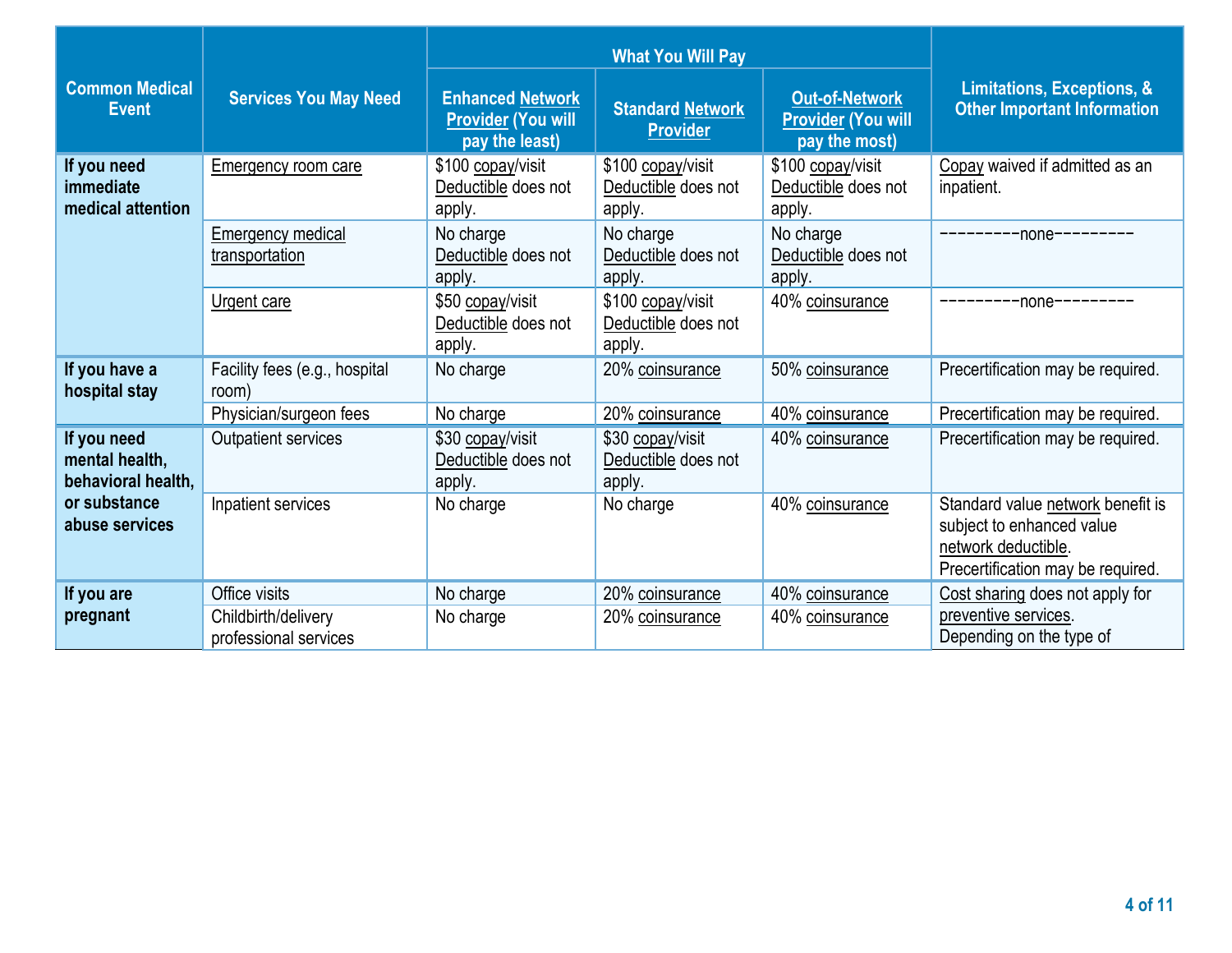|                                                                            |                                          |                                                                        | <b>What You Will Pay</b>                                                                                          |                 |                                                                                                                                                                                                                                                                                                                                                                                                |  |
|----------------------------------------------------------------------------|------------------------------------------|------------------------------------------------------------------------|-------------------------------------------------------------------------------------------------------------------|-----------------|------------------------------------------------------------------------------------------------------------------------------------------------------------------------------------------------------------------------------------------------------------------------------------------------------------------------------------------------------------------------------------------------|--|
| <b>Common Medical</b><br><b>Event</b>                                      | <b>Services You May Need</b>             | <b>Enhanced Network</b><br><b>Provider (You will</b><br>pay the least) | <b>Out-of-Network</b><br><b>Standard Network</b><br><b>Provider (You will</b><br><b>Provider</b><br>pay the most) |                 | <b>Limitations, Exceptions, &amp;</b><br><b>Other Important Information</b>                                                                                                                                                                                                                                                                                                                    |  |
|                                                                            | Childbirth/delivery facility<br>services | No charge                                                              | 20% coinsurance                                                                                                   | 40% coinsurance | services, a copayment,<br>coinsurance, or deductible may<br>apply.<br>Maternity care may include tests<br>and services described elsewhere<br>in the SBC (i.e. ultrasound.)<br>Network: The first visit to<br>determine pregnancy is covered at<br>no charge. Please refer to the<br>Women's Health Preventive<br>Schedule for additional<br>information.<br>Precertification may be required. |  |
| If you need help<br>recovering or<br>have other<br>special health<br>needs | Home health care                         | No charge                                                              | 20% coinsurance                                                                                                   | 50% coinsurance | Combined network and out-of-<br>network: 90 visits per benefit<br>period, combined with visiting<br>nurse.<br>Precertification may be required.                                                                                                                                                                                                                                                |  |
|                                                                            | <b>Rehabilitation services</b>           | \$30 copay/visit<br>Deductible does not<br>apply.                      | \$60 copay/visit<br>Deductible does not<br>apply.                                                                 | 40% coinsurance | Combined network and out-of-<br>network: 30 speech therapy visits<br>and 30 occupational therapy visits<br>per benefit period.<br>Precertification may be required.                                                                                                                                                                                                                            |  |
|                                                                            | <b>Habilitation services</b>             | Not covered                                                            | Not covered                                                                                                       | Not covered     | -none--                                                                                                                                                                                                                                                                                                                                                                                        |  |
|                                                                            | Skilled nursing care                     | No charge                                                              | 20% coinsurance                                                                                                   | 50% coinsurance | Combined network and out-of-<br>network: 100 days per benefit<br>period.<br>Precertification may be required.                                                                                                                                                                                                                                                                                  |  |
|                                                                            | Durable medical equipment                | No charge                                                              | 20% coinsurance                                                                                                   | 40% coinsurance | Precertification may be required.                                                                                                                                                                                                                                                                                                                                                              |  |
|                                                                            | Hospice services                         | No charge                                                              | No charge                                                                                                         | 40% coinsurance | Precertification may be required.                                                                                                                                                                                                                                                                                                                                                              |  |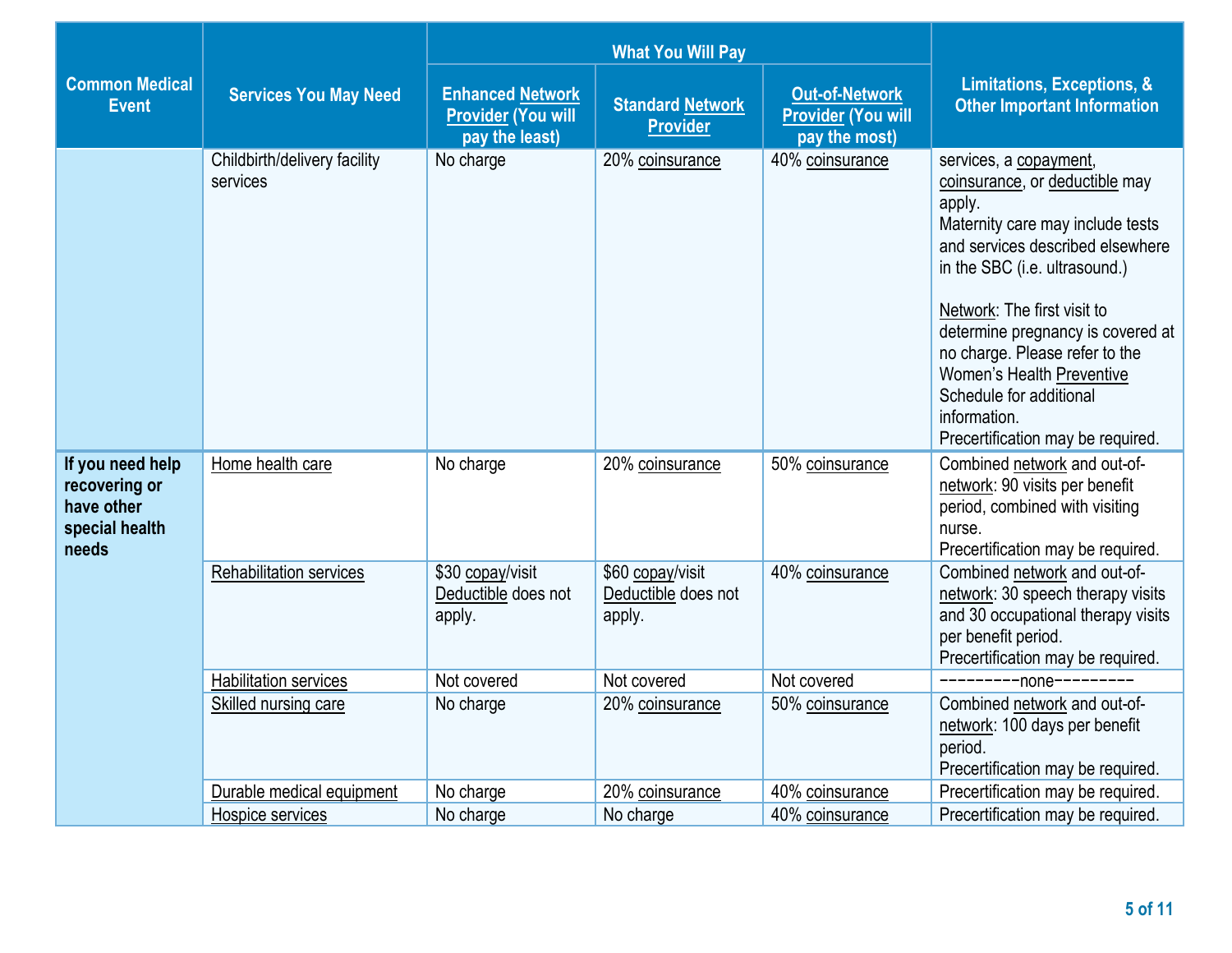| Common Medical<br><b>Event</b> | <b>Services You May Need</b> | <b>Enhanced Network</b><br><b>Provider (You will</b><br>pay the least) | <b>What You Will Pay</b><br><b>Standard Network</b><br><b>Provider</b> | <b>Out-of-Network</b><br><b>Provider (You will</b><br>pay the most) | Limitations, Exceptions, &<br><b>Other Important Information</b> |
|--------------------------------|------------------------------|------------------------------------------------------------------------|------------------------------------------------------------------------|---------------------------------------------------------------------|------------------------------------------------------------------|
| If your child                  | Children's eye exam          | Not covered                                                            | Not covered                                                            | Not covered                                                         | $-none-----$                                                     |
| needs dental or                | Children's glasses           | Not covered                                                            | Not covered                                                            | Not covered                                                         | -none---------                                                   |
| eye care                       | Children's dental check-up   | Not covered                                                            | Not covered                                                            | Not covered                                                         | -none---------                                                   |

## **Excluded Services & Other Covered Services:**

**Services Your Plan Generally Does NOT Cover (Check your policy or plan document for more information and a list of any other excluded services.)**

| Acupuncture              | $\bullet$ | Hearing aids          | $\bullet$                                                                                                                    | Routine eye care (Adult)                                                       |  |  |  |  |
|--------------------------|-----------|-----------------------|------------------------------------------------------------------------------------------------------------------------------|--------------------------------------------------------------------------------|--|--|--|--|
| Cosmetic surgery         |           | Long-term care        |                                                                                                                              | Routine foot care                                                              |  |  |  |  |
| Dental care (Adult)      |           | Private-duty nursing  |                                                                                                                              | Weight loss programs                                                           |  |  |  |  |
| Habilitation services    |           |                       |                                                                                                                              |                                                                                |  |  |  |  |
|                          |           |                       | Other Covered Services (Limitations may apply to these services. This isn't a complete list. Please see your plan document.) |                                                                                |  |  |  |  |
|                          |           |                       |                                                                                                                              |                                                                                |  |  |  |  |
| <b>Bariatric surgery</b> |           | Infertility treatment |                                                                                                                              | Non-emergency care when traveling outside<br>the U.S. See http://www.bcbsa.com |  |  |  |  |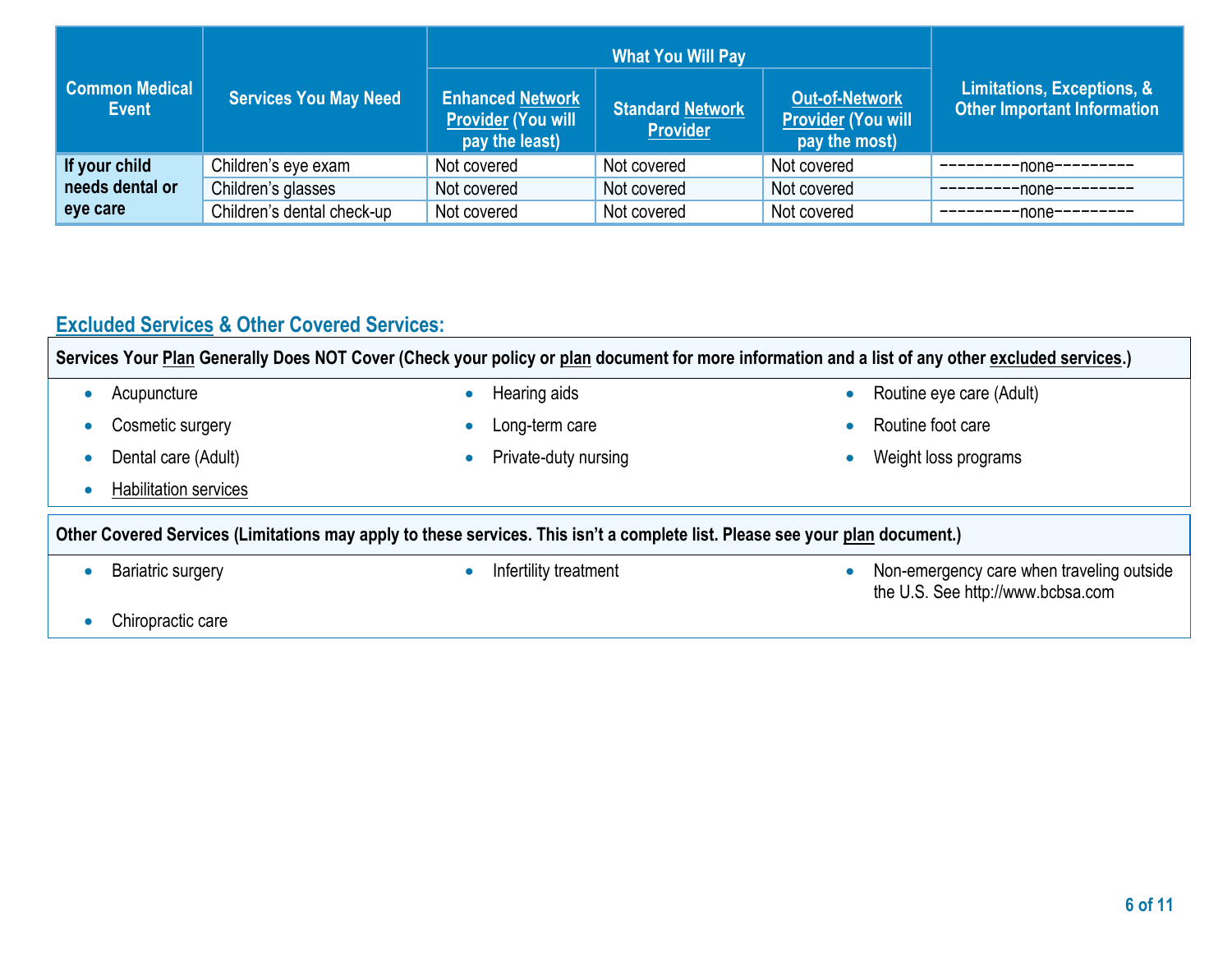**Your Rights to Continue Coverage:** There are agencies that can help if you want to continue your coverage after it ends. The contact information for those agencies is: Department of Labor's Employee Benefits Security Administration at 1-866-444-EBSA (3272) o[r www.dol.gov/ebsa/healthreform,](http://www.dol.gov/ebsa/healthreform) or the Department of Health and Human Services, Center for Consumer Information and Insurance Oversight, at 1-877-267-2323 x61565 or [www.cciio.cms.gov.](http://www.cciio.cms.gov/) The Pennsylvania Department of Consumer Services at 1-877-881-6388. Other options to continue coverage are available to you too, including buying individual insurance coverage through the Health Insurance Marketplace. For more information about the Marketplace, visit [http://www.HealthCare.gov](http://www.healthcare.gov/) or call 1-800-318-2596.

**Your Grievance and Appeals Rights:** There are agencies that can help if you have a complaint against your plan for a denial of a claim. This complaint is called a grievance or appeal. For more information about your rights, look at the explanation of benefits you will receive for that medical claim. Your plan documents also provide complete information to submit a claim appeal or a grievance for any reason to your plan. For more information about your rights, this notice, or assistance, contact:

• Your plan administrator/employer

## **Does this plan provide Minimum Essential Coverage? Yes**

Minimum Essential Coverage generally includes plans, health insurance available through the Marketplace or other individual market policies, Medicare, Medicaid, CHIP, TRICARE, and certain other coverage. If you are eligible for certain types of Minimum Essential Coverage, you may not be eligible for the premium tax credit.

## **Does this plan meet the Minimum Value Standards? Yes**

If your plan doesn't meet the Minimum Value Standards, you may be eligible for a premium tax credit to help you pay for a plan through the Marketplace.

–––––––––––––––––*To see examples of how this plan might cover costs for a sample medical situation, see the next section.–––––––––––*–––––––––––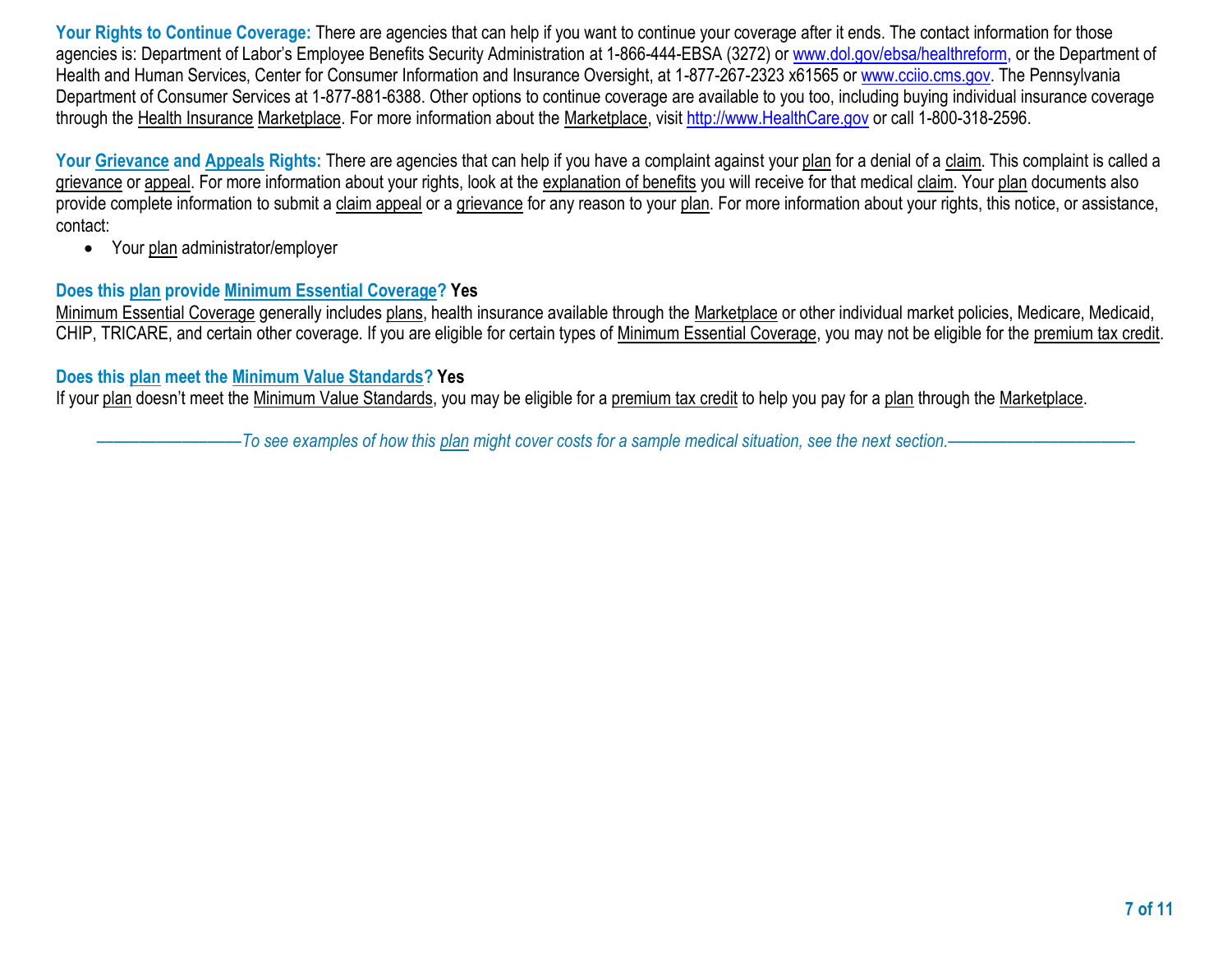## About these Coverage Examples:



**This is not a cost estimator.** Treatments shown are just examples of how this plan might cover medical care. Your actual costs will be different depending on the actual care you receive, the prices your providers charge, and many other factors. Focus on the cost sharing amounts (deductibles, copayments and coinsurance) and excluded services under the plan. Use this information to compare the portion of costs you might pay under different health plans. Please note these coverage examples are based on self-only coverage.

| Peg is Having a Baby                         |  |
|----------------------------------------------|--|
| (9 months of in-network pre-natal care and a |  |
| hospital delivery)                           |  |

| <b>The plan's overall deductible</b> | \$500 |
|--------------------------------------|-------|
| ■Specialist copayment                | \$30  |
| Hospital (facility) coinsurance      | $0\%$ |
| Other coinsurance                    | $0\%$ |

## **This EXAMPLE event includes services like:**

Specialist office visits (*prenatal care)*  Childbirth/Delivery Professional Services Childbirth/Delivery Facility Services Diagnostic tests (*ultrasounds and blood work)*  Specialist visit *(anesthesia)*

| <b>Total Example Cost</b>       | \$12,700 |  |  |  |  |
|---------------------------------|----------|--|--|--|--|
| In this example, Peg would pay: |          |  |  |  |  |
| <b>Cost Sharing</b>             |          |  |  |  |  |
| Deductibles*                    | \$500    |  |  |  |  |
| Copayments                      | \$0      |  |  |  |  |
| Coinsurance                     | \$0      |  |  |  |  |
| <b>What isn't covered</b>       |          |  |  |  |  |
| Limits or exclusions            | \$60     |  |  |  |  |
| The total Pen would nay is      | \$560    |  |  |  |  |

| <b>Managing Joe's type 2 Diabetes</b>         |
|-----------------------------------------------|
| (a year of routine in-network care of a well- |
| controlled condition)                         |

| ■ The plan's overall deductible | \$500 |
|---------------------------------|-------|
| ■Specialist copayment           | \$30  |
| Hospital (facility) coinsurance | $0\%$ |
| Other coinsurance               | $0\%$ |

## **This EXAMPLE event includes services like:**

Primary care physician office visits (*including disease education)*  Diagnostic tests *(blood work)* Prescription drugs Durable medical equipment *(glucose meter)*

| \$5,6<br><b>Total Example Cost</b> |
|------------------------------------|
|------------------------------------|

# **In this example, Peg would pay: In this example, Joe would pay: In this example, Mia would pay:**

| Cost Sharing               |       | Cost Sharing<br>Cost Sharing |        |                            |       |
|----------------------------|-------|------------------------------|--------|----------------------------|-------|
| Deductibles*               | \$500 | Deductibles*                 | \$500  | <b>Deductibles</b>         | \$500 |
| <b>Copayments</b>          | \$0   | Copayments                   | \$200  | <u>Copayments</u>          | \$300 |
| Coinsurance                | \$0   | Coinsurance                  | \$900  | Coinsurance                | \$0   |
| What isn't covered         |       | What isn't covered           |        | What isn't covered         |       |
| Limits or exclusions       | \$60  | Limits or exclusions         | \$20   | Limits or exclusions       | \$0   |
| The total Peg would pay is | \$560 | The total Joe would pay is   | \$1620 | The total Mia would pay is | \$800 |
|                            |       |                              |        |                            |       |

## **Mia's Simple Fracture**

(in-network emergency room visit and follow up care)

| ■ The plan's overall deductible | \$500 |
|---------------------------------|-------|
| ■Specialist copayment           | \$30  |
| Hospital (facility) coinsurance | $0\%$ |
| Other coinsurance               | $0\%$ |

## **This EXAMPLE event includes services like:**

Emergency room care *(including medical supplies)*  Diagnostic test *(x-ray)* Durable medical equipment *(crutches)* Rehabilitation services *(physical therapy)*

|  | Total Example Cost | \$12,700 | Example Cost<br>Total I | \$5,600 | Cost<br>Total Example | .,800 |
|--|--------------------|----------|-------------------------|---------|-----------------------|-------|
|--|--------------------|----------|-------------------------|---------|-----------------------|-------|

| <b>Cost Sharing</b>        |       |  |  |
|----------------------------|-------|--|--|
| <b>Deductibles</b>         | \$500 |  |  |
| Copayments                 | \$300 |  |  |
| Coinsurance                | \$0   |  |  |
| What isn't covered         |       |  |  |
| Limits or exclusions       | \$0   |  |  |
| The total Mia would pay is | \$800 |  |  |

Note: These numbers assume the patient does not participate in the plan's wellness program. If you participate in the plan's wellness program, you may be able to reduce your costs. For more information about the wellness program, please contact:

\* This plan has other deductibles for specific services included in this coverage example. See ''Are there other deductibles for specific services?'' row above.

The plan would be responsible for the other costs of these EXAMPLE covered services.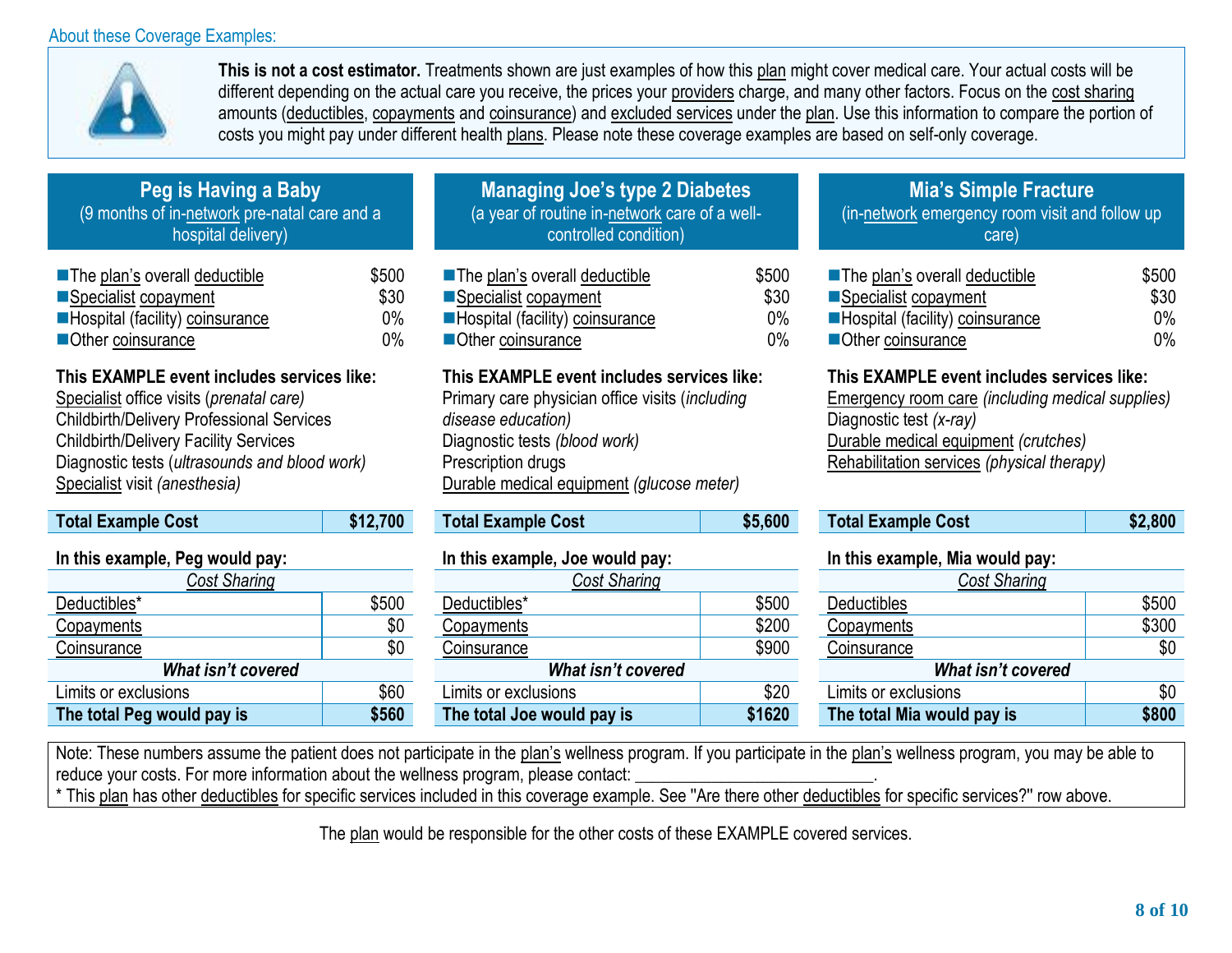Insurance or benefit administration may be provided by Highmark Blue Shield which is an independent licensee of the Blue Cross and Blue Shield Association. Health care plans are subject to terms of the benefit agreement.

To find more information about Highmark's benefits and operating procedures, such as accessing the drug formulary or using network providers, please go to DiscoverHighmark.com; or for a paper copy, call 1-855-873-4108.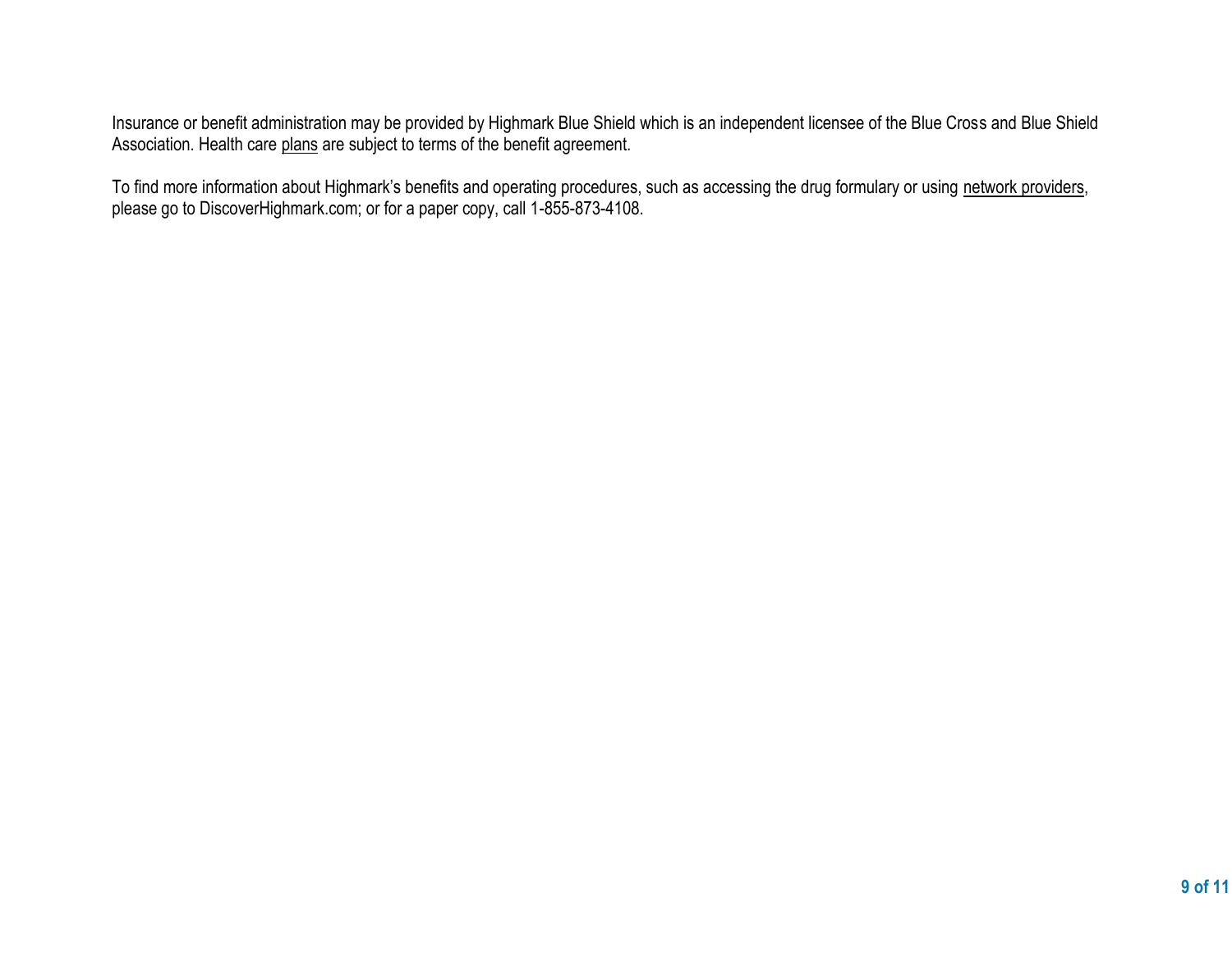#### **Discrimination is Against the Law**

The Claims Administrator/Insurer complies with applicable Federal civil rights laws and does not discriminate on the basis of race, color, national origin, age, disability, or sex, including sex stereotypes and gender identity. The Claims Administrator/Insurer does not exclude people or treat them differently because of race, color, national origin, age, disability, or sex assigned at birth, gender identity or recorded gender. Furthermore, the Claims Administrator/Insurer will not deny or limit coverage to any health service based on the fact that an individual's sex assigned at birth, gender identity, or recorded gender is different from the one to which such health service is ordinarily available. The Claims Administrator/Insurer will not deny or limit coverage for a specific health service related to gender transition if such denial or limitation results in discriminating against a transgender individual. The Claims Administrator/Insurer:

- Provides free aids and services to people with disabilities to communicate effectively with us, such as:
- Qualified sign language interpreters
- Written information in other formats (large print, audio, accessible electronic formats, other formats)
- Provides free language services to people whose primary language is not English, such as:
- Qualified interpreters
- Information written in other languages

If you need these services, contact the Civil Rights Coordinator.

If you believe that the Claims Administrator/Insurer has failed to provide these services or discriminated in another way on the basis of race, color, national origin, age, disability, or sex, including sex stereotypes and gender identity, you can file a grievance with: Civil Rights Coordinator, P.O. Box 22492, Pittsburgh, PA 15222, Phone: 1-866-286-8295, TTY: 711, Fax: 412-544-2475, email: CivilRightsCoordinator@highmarkhealth.org. You can file a grievance in person or by mail, fax, or email. If you need help filing a grievance, the Civil Rights Coordinator is available to help you. You can also file a civil rights complaint with the U.S. Department of Health and Human Services, Office for Civil Rights electronically through the Office for Civil Rights Complaint Portal, available at https://ocrportal.hhs.gov/ocr/portal/lobby.jsf, or by mail or phone at:

U.S. Department of Health and Human Services 200 Independence Avenue, SW Room 509F, HHH Building Washington, D.C. 20201 1-800-368-1019, 800-537-7697 (TDD)

Complaint forms are available at http://www.hhs.gov/ocr/office/file/index.html. If you speak English, language assistance services, free of charge, are available to you. Call 1-888-269-8412.

Si usted habla español, servicios de asistencia lingüística, de forma gratuita, están disponibles para usted. Llame al 1-888-269-8412.

如果您说中文,可向您提供免费语言协助服务。 請致電 1-888-269-8412.

Nếu quý vị nói tiếng Việt, chúng tôi cung cấp dịch vụ hỗ trợ ngôn ngữ miễn phí cho quý vị. Xin gọi số 1-888-269-8412.

U65\_BS\_G\_P\_1Col\_12pt\_blk\_NL